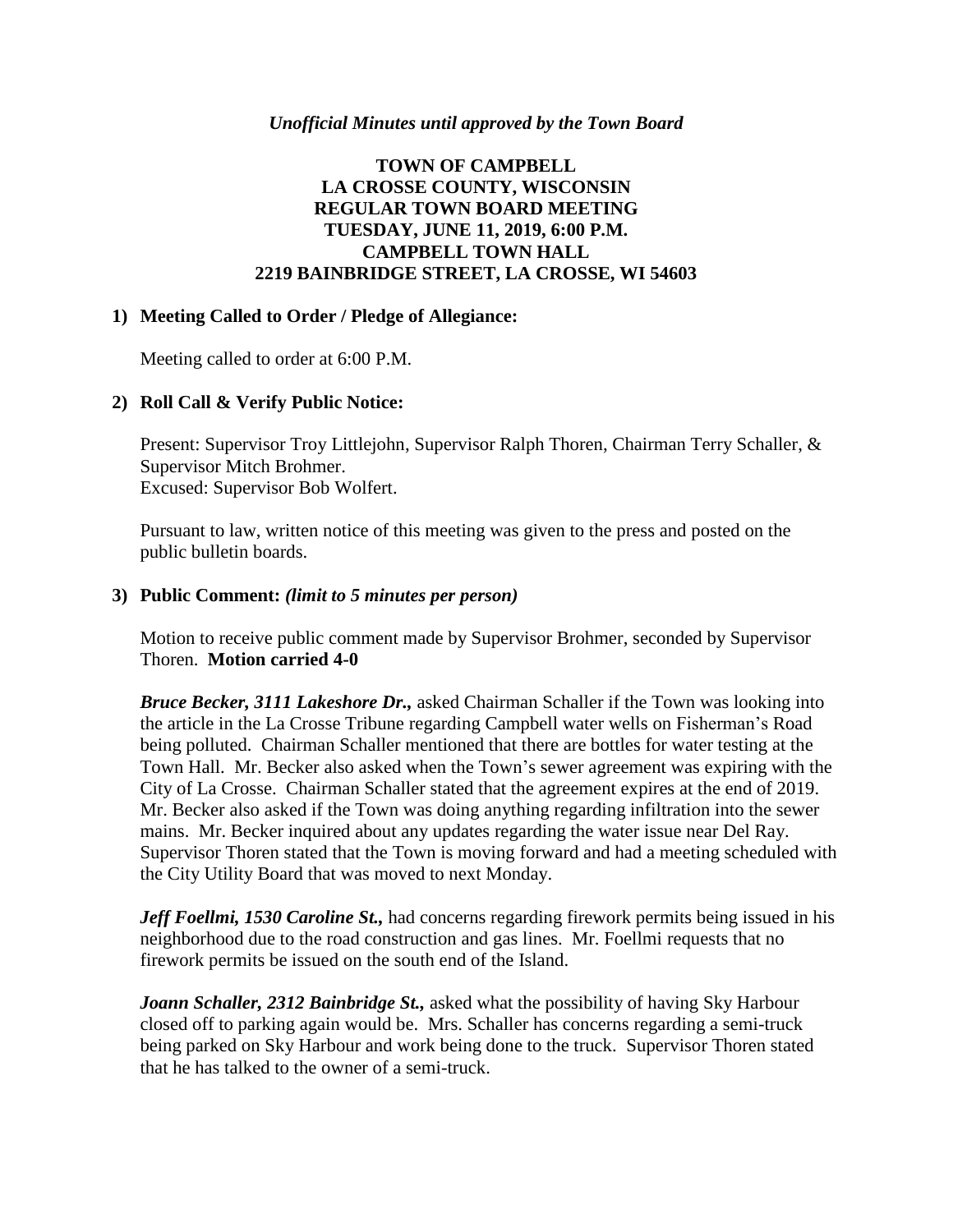*Todd Hammes, 2640 Bayshore Dr.,* wanted to thank the Town Maintenance and Board members for the hard work done regarding flooding and getting the boat landings back open.

Motion to close public comment made by Supervisor Thoren, seconded by Chairman Schaller. **Motion carried 4-0**

- **4) Consent Agenda: (All items listed are considered routine and will be enacted with one motion. There will be no separate discussion of these items unless a Board member so requests, in which case the item will be removed from the Consent Agenda and be considered on the Regular Agenda).**
	- **A) Approval of Minutes:** Regular Board Meeting 05/14/2019, Board of Review 05/16/2019
	- **B) Plan Commission Meeting Recommendations:** No Meeting
	- **C) Payment of Bills:**

Motion to approve the Consent Agenda made by Supervisor Brohmer, seconded by Chairman Schaller. **Motion carried 4-0**

## **5) Business:**

**A)** Darla Chester, 1640 Caroline St., request for third dog permit. (Clerk)

Motion to approve Darla Chester, 1640 Caroline St., request for a third dog permit made by Supervisor Brohmer, seconded by Supervisor Thoren. **Motion carried 3-1 (Supervisor Littlejohn voted "against")**

**B)** Approval of Class "B" liquor and beer license with beer garden to Made Wilson, LLC, 101 Sky Harbour Dr., for the period of June 12, 2019 to June 30, 2019. (Clerk)

Motion to approve a Class "B" liquor and beer license with beer garden to Made Wilson, LLC made by Supervisor Brohmer, seconded by Chairman Schaller. **Motion carried 4-0**

**C)** Promotion of Fire Department members Jodi Kaseno to Captain and Neal McGough to Lieutenant. (Thoren)

Motion to approve the appointees as presented for the Fire Department made by Supervisor Littlejohn, seconded by Supervisor Thoren. **Motion carried 3-0 (Chairman Schaller "abstained")** 

**D)** Set dates and times for fireworks permits. (Chair)

Chief Andrew Gavrilos suggested issuing permits for only July  $4<sup>th</sup>$  and July  $5<sup>th</sup>$ . Chief Gavrilos also suggested limiting times between the hours of 10am and 10pm. The permits would have disclaimers stating that any injuries or damage is the responsibility of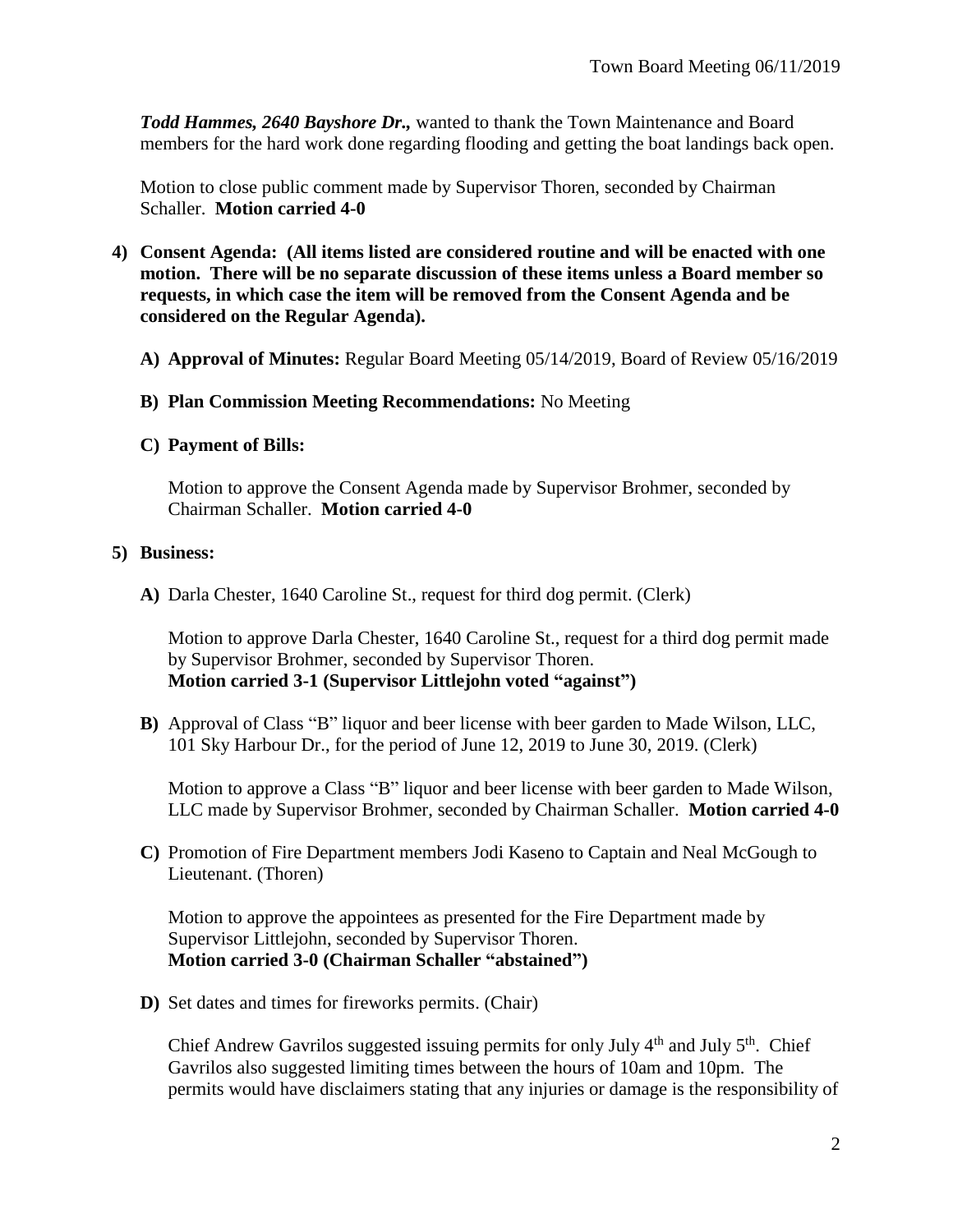the permit holder and that the Town has right of refusal to issue permits. Supervisor Brohmer would also like to restrict permits being issued south of Goddard St. due to issues with road construction.

Motion to approve fireworks for July  $4<sup>th</sup> \& 5<sup>th</sup>$  with the stipulations as discussed, nothing south of Goddard can be issued, and the person launching the fireworks should be nondrinking made by Supervisor Brohmer, seconded by Supervisor Thoren. **Motion carried 3-1 (Chairman Schaller voted "against")**

**E)** Discussion regarding placement of crosswalk for Brennan Marine. (Thoren)

Supervisor Thoren was approached by Brennan to be able to place a crosswalk on South Bainbridge like the crosswalk by Gundersen Hospital. Supervisor Thoren mentioned that Brennan has offered to purchase the equipment if the Town would install the equipment and paint the yellow line. Supervisor Thoren will get pricing for installation before next meeting

Motion to postpone until next month made by Supervisor Thoren, seconded by Chairman Schaller. **Motion carried 4-0**

**F)** Selling of a small parcel of land adjacent to 1942 Nakomis Ave to Trust Point Inc. (Chair)

Motion to postpone until next month, research with the Town Associations attorney with regard to annexation, and determine whether or not to send it to the electors made by Supervisor Brohmer, seconded by Supervisor Littlejohn. **Motion carried 3-0 (Chairman Schaller "abstained")**

**G)** Approval of first payment to Gerke Excavating, Inc for the 2019 Street & Storm Water Improvements Project. (Chair)

Motion to approve payment to Gerke Excavating, Inc in the amount of \$201,020.05 made by Supervisor Littlejohn, seconded by Chairman Schaller. **Motion carried 4-0**

**H)** Approval of the Storm Water Management Public Education and Outreach Cooperative Agreement for the January 1, 2020 thru December 31, 2022 term. (Clerk)

Motion to approve the Storm Water Management Public Education and Outreach Cooperative Agreement for the January 1, 2020 thru December 31, 2022 term made by Supervisor Brohmer, seconded by Chairman Schaller. **Motion carried 4-0**

### **6) Closed Session:** *Pursuant to Wisconsin State Statutes 19.85 (1)(c) & 19.85 (1)(e)*

- **A)** Considering employment, promotion, compensation or performance evaluation data of Town Employee.
- **B)** Discussion regarding Police contract negotiations.